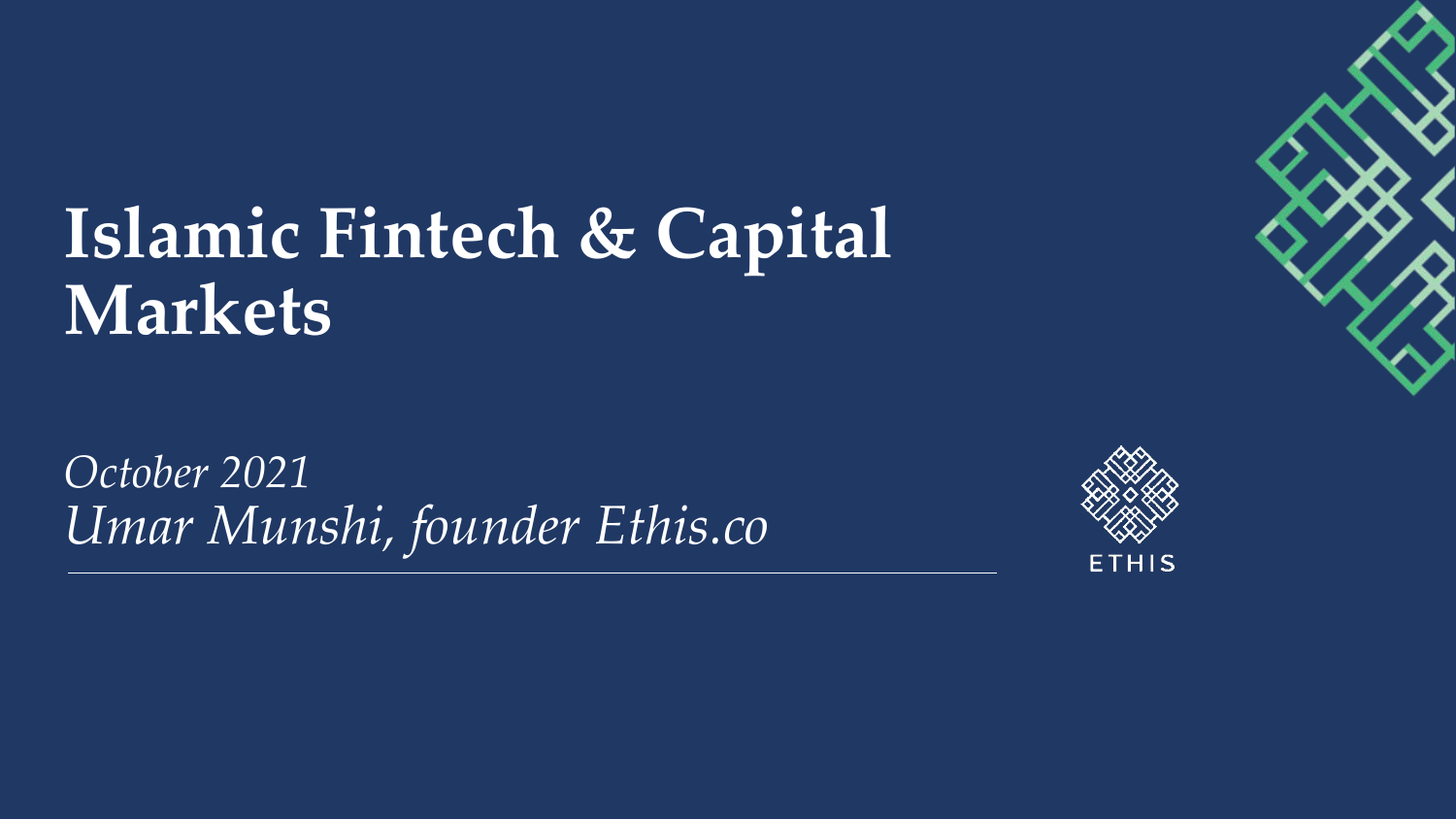

### *Prelude*

Fintech is set to add a wide range of *new solutions* to serve **large financing gaps and explore new market needs.**

### Fintech is *especially valuable* **in Islamic Finance**.

- 1. invest in the huge and growing middle-class, currently underserved
- 2. enhance social finance to be more impactful and sustainable
- 3. opportunities for investors seeking Shariah-compliant and impactful investments

Numerous Islamic fintech players have brought *innovative services and solutions* to market across the world.

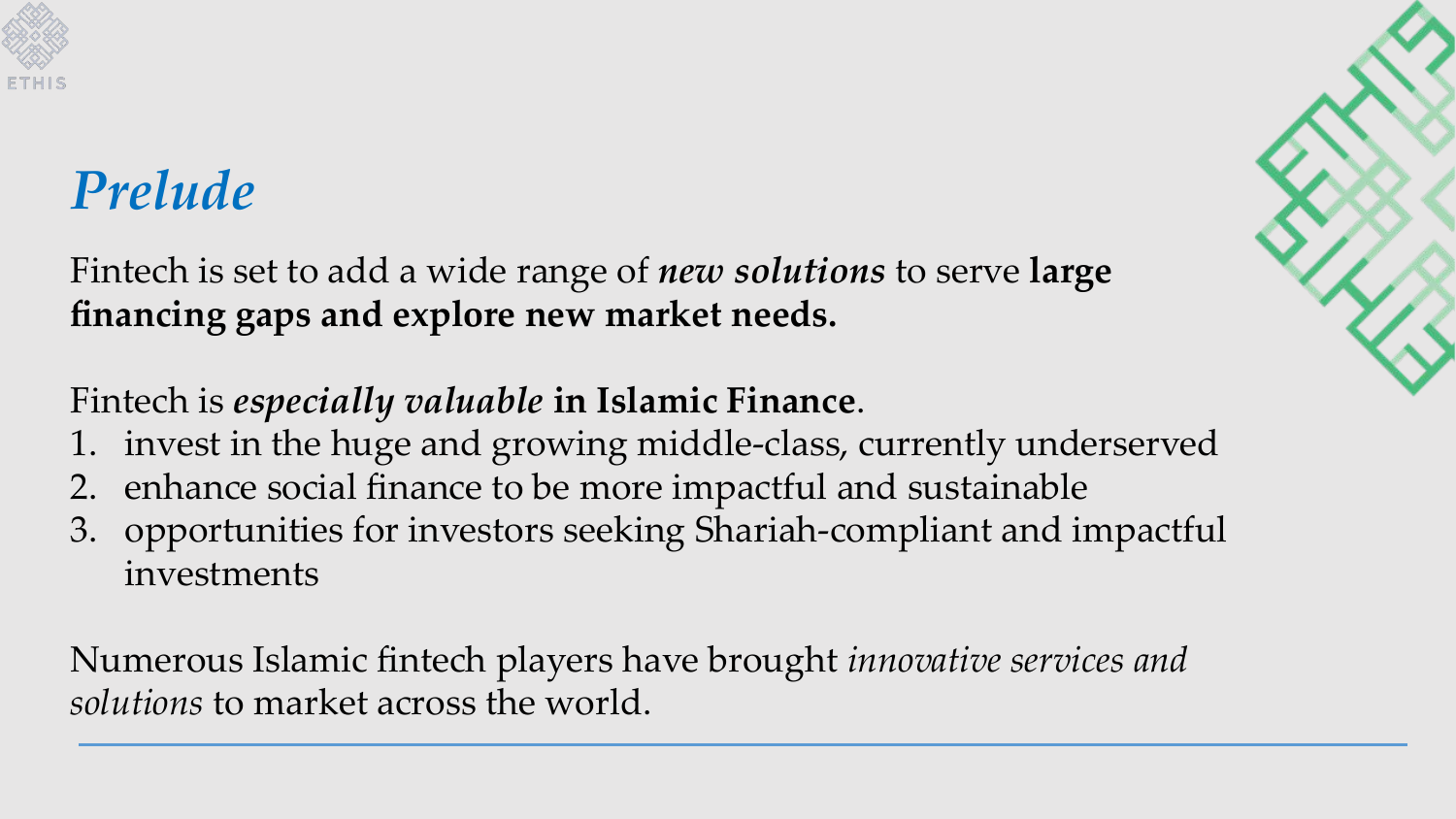

# *Industry Adoption*

A fintech-driven evolution of Islamic Finance entails changes in deep-set mindset and processes

Embracing change can happen when we question the core values of Islamic finance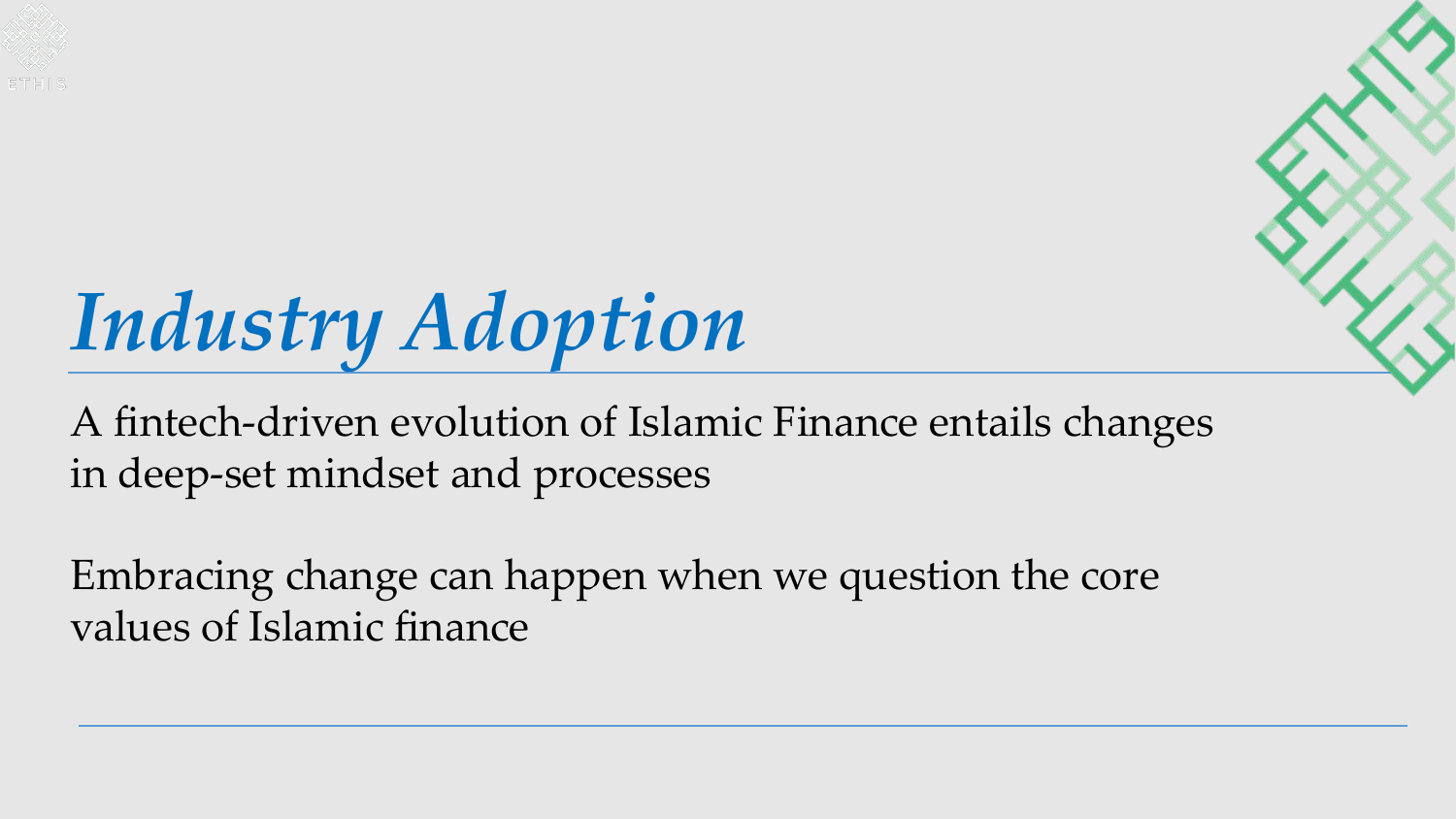

# *Questions for Islamic Finance*

Who are we serving? Who should we be serving?

How do we deal with risk?

How do we embed and promote environmental, spiritual, social and community considerations?

What is our mindset towards the ownership of wealth?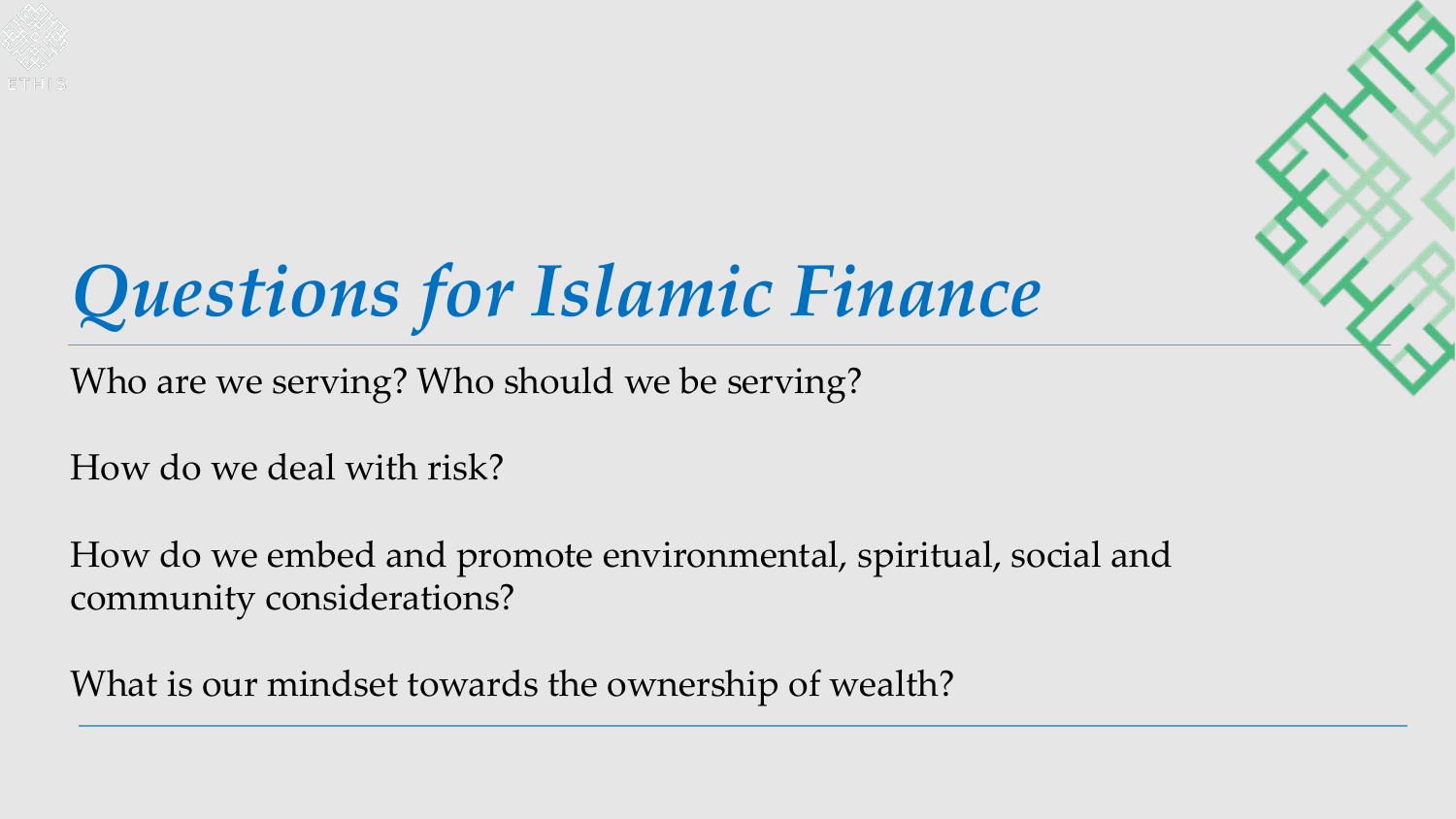

# *Islamic Fintech!*

An opportunity to re-create and innovate

A powerful avenue to reach the excluded

Finance that can be directly channeled to trade and business activity

Supplement, complement and support incumbent Islamic Economy stakeholders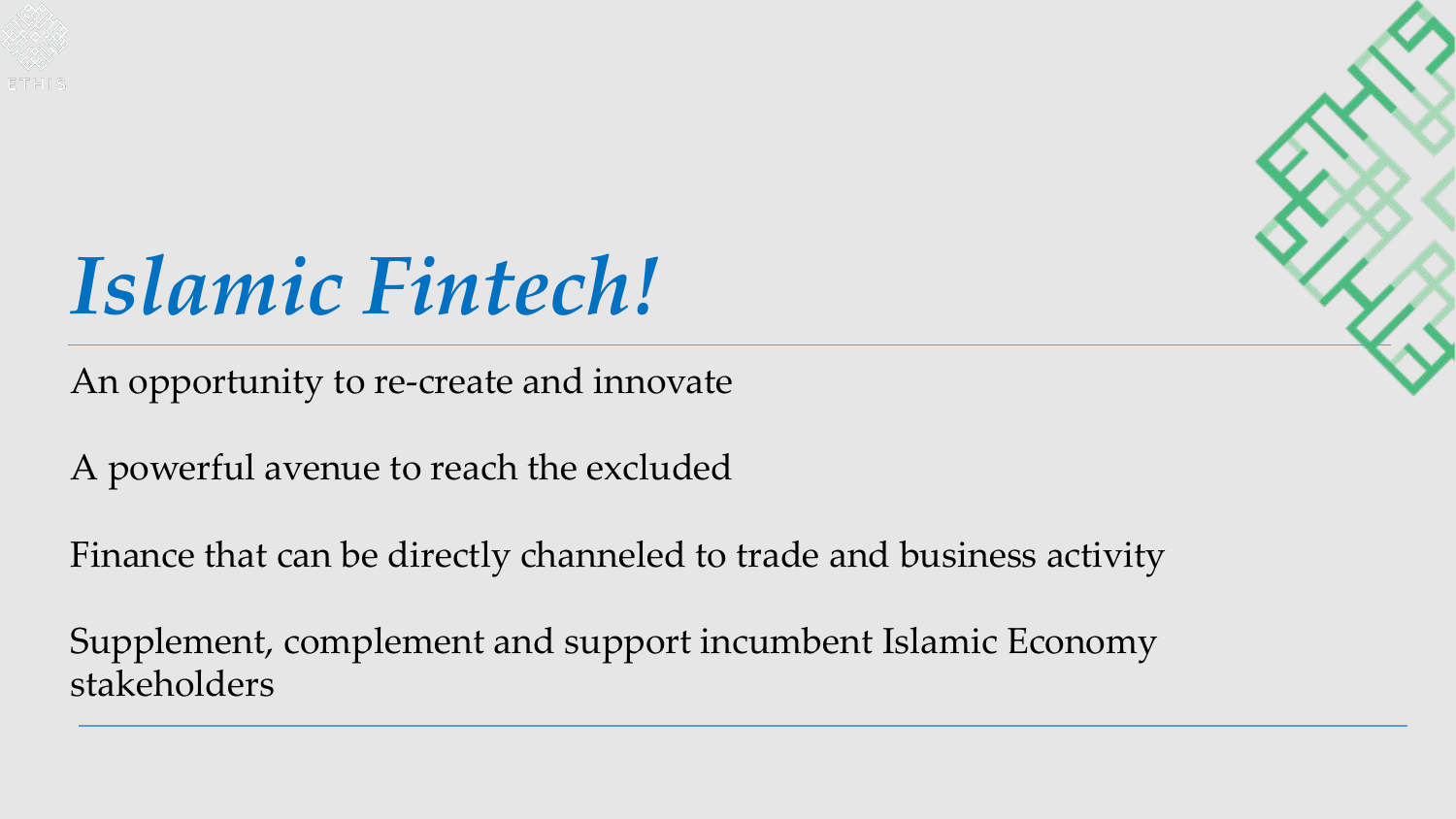

# *3 key market changes*

- 1. Shift in investment decisions-making
- 2. Loyalty & attraction to value and impact
- 3. Transparency underpins relationships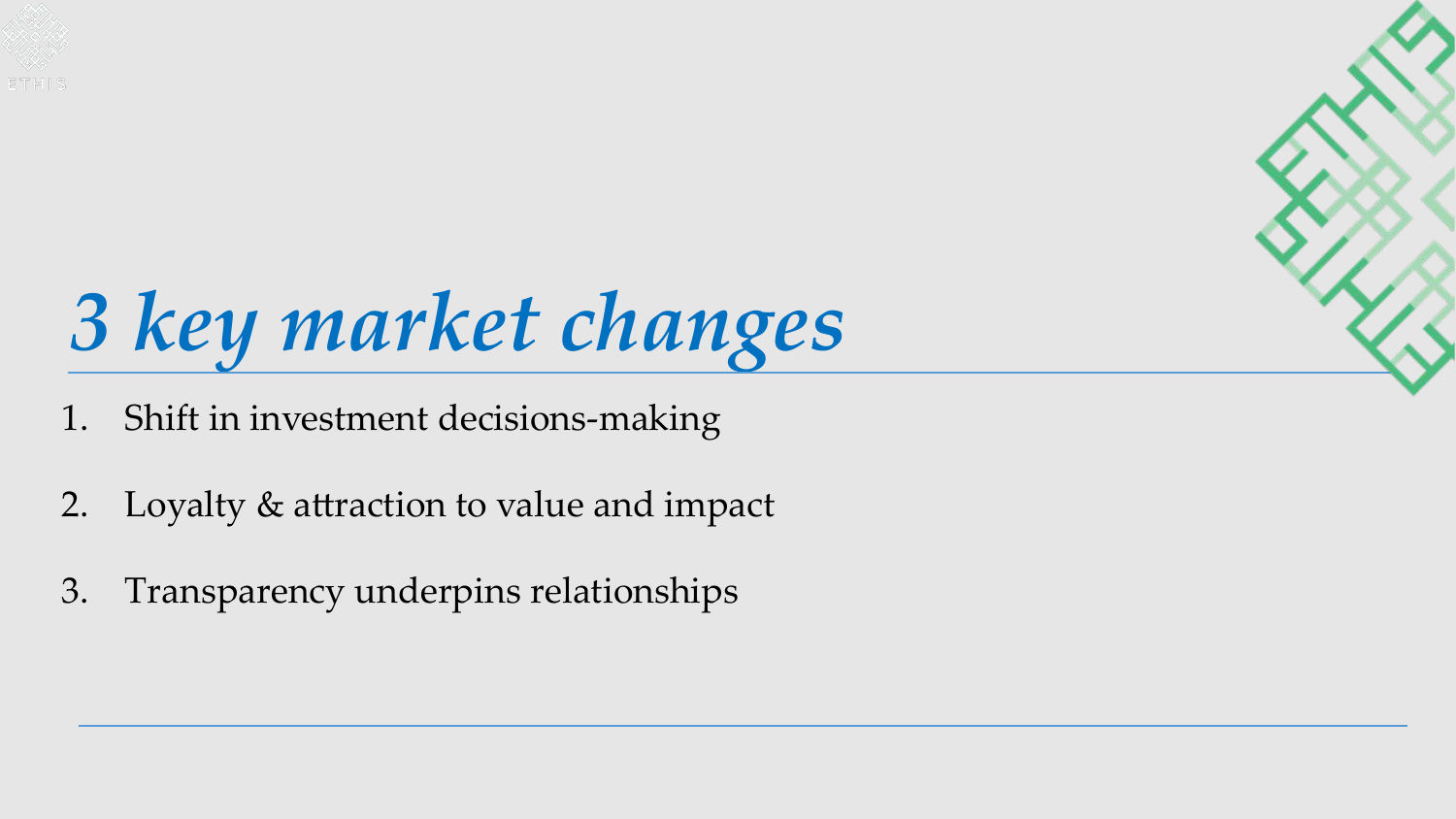

# *1. Investment decisions*

Fintech changes the way investments are made:

a. decentralised and directly through crowdfunding

b. algorithms and artificial intelligence of robo-advisors

c. fintech solutions within apps & systems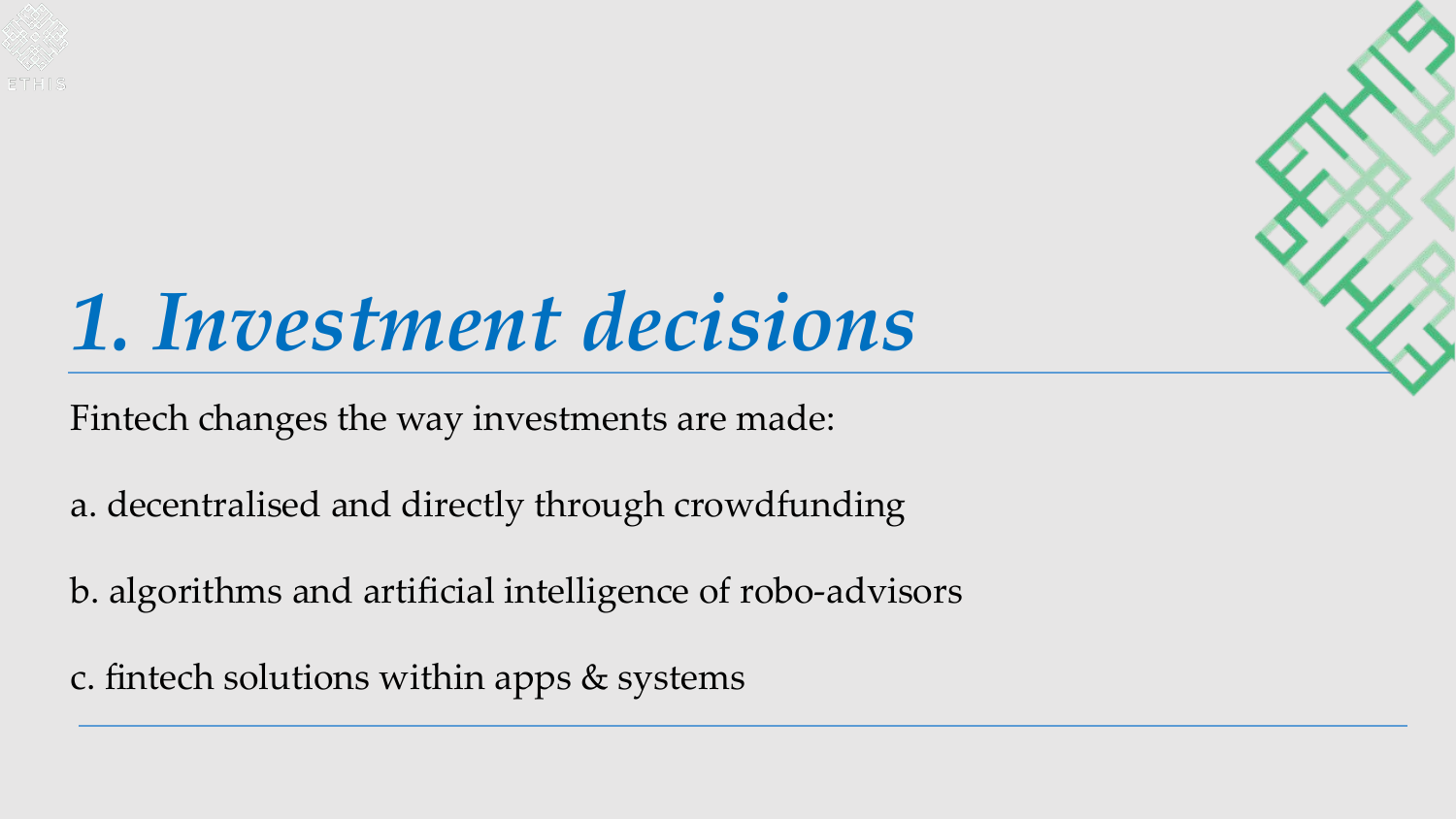# *2. Loyal to value & impact*

Fintech latches on to digital lifestyles that revolve around online personas and social proof

Good value increases user adoption and spread of use, leading to network effects

Impact inspires virality, which reinforces loyalty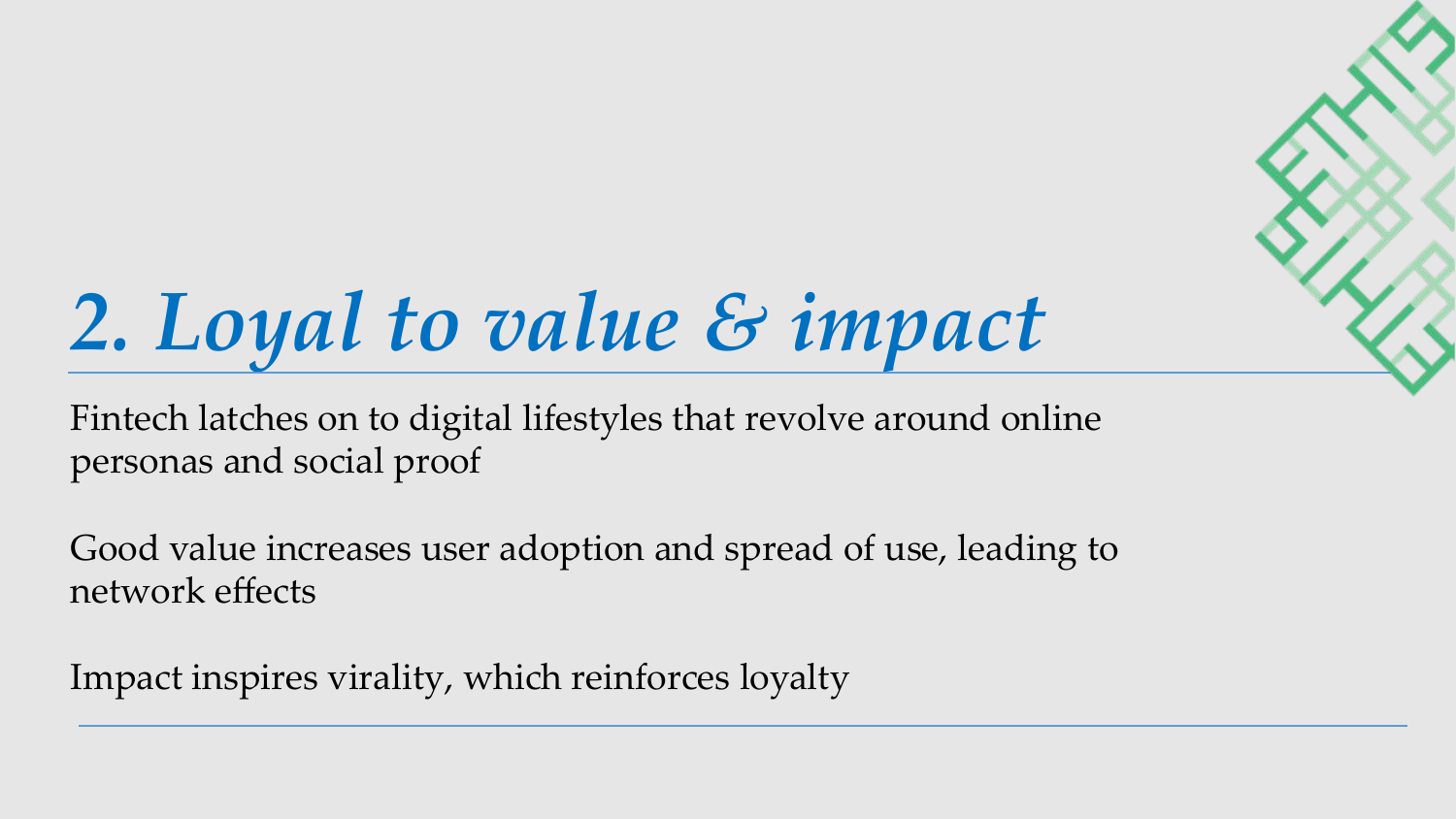

# *3. Transparency = trust*

Fintech creates open and direct communication between market players, establishing a trust circle with various inbuilt trust mechanisms

Smart contracts and blockchain can remove human error and fraud, and create systems tailored to specific needs e.g. real estate transactions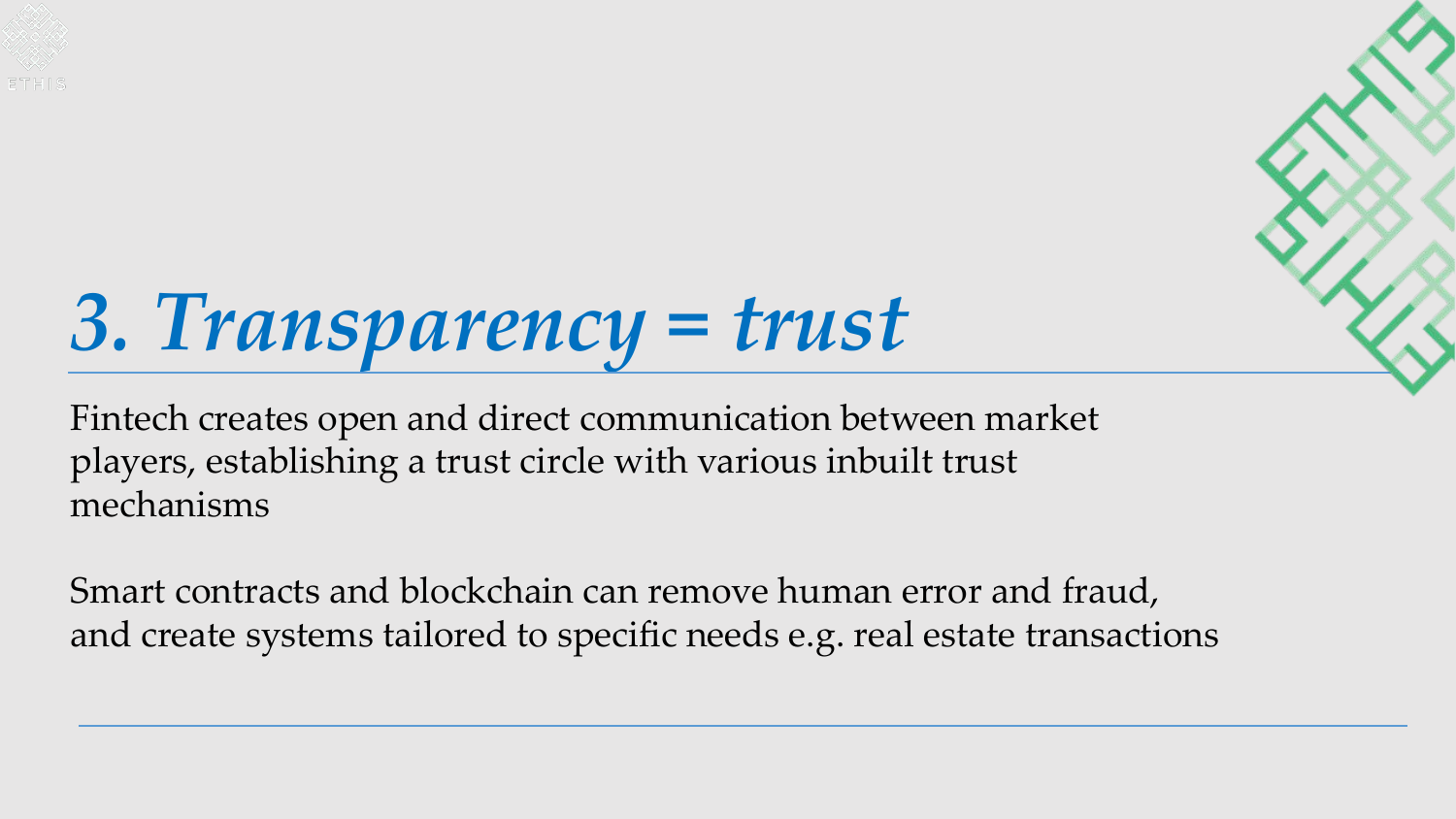

### **Ethis** = Ethical + Islamic

#CirculateGood with our Global Community of Impact Investors and Donors. Invest in profitable projects and exciting high-growth companies and support social finance campaigns on our platforms.

**View Campaigns** 

**View Platforms** 



**US\$15M+** Raised

 $16,428+$ Transactions

 $345+$ Campaigns Launched  $84 +$ Countries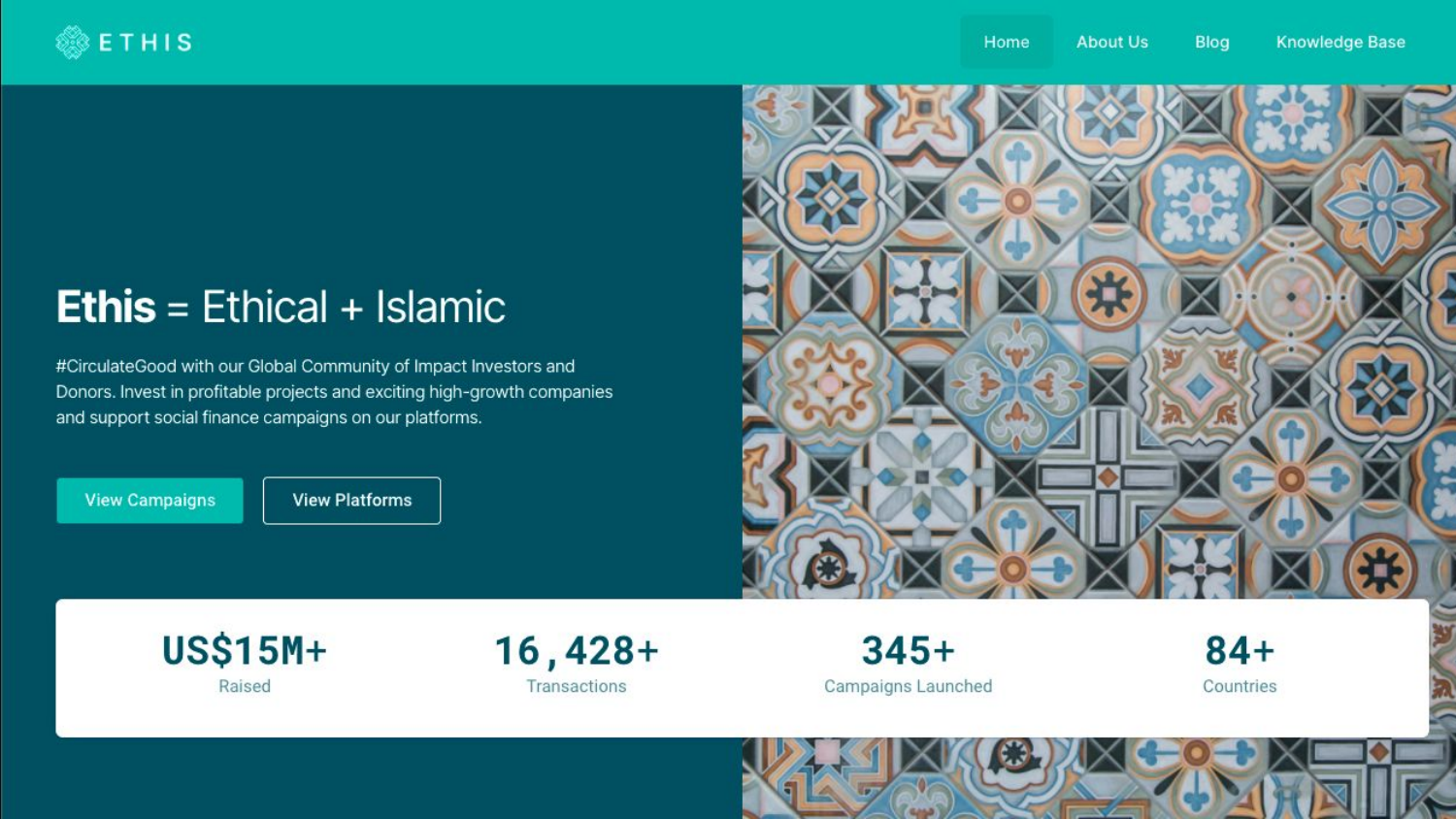### Build Up Your Portfolio of Real-World **Companies, Projects and Campaigns.**

Our crowdfunding platforms enable you to invest in halal and socially responsible businesses, raise capital and funds and donate to social-focused organisations across the globe.

#### Peer to Peer (P2P) Financing

Indonesia continues to be one of the most stable and exciting emerging markets, growing strongly even with the pandemic. Our top campaigns provide SMEs with funds for commerce and trade, generating high projected profits over short tenures based on limited-scope joint-ventures (Musharakah).

**Visit Ethis Indonesia** 

#### **Equity** Crowdfunding

Malaysia is a leading hub for the Islamic economy, with a strong infrastructure and a good talent base. Invest to own shares in Malaysian companies for a capital upside or dividend income. Access institutional-grade private equity deals, tech startups, fractional property investment and Waqf Projects.

**Visit Ethis Malaysia** 

#### Charity Crowdfunding

A global platform for effective charity and Islamic social finance focused on transparency, accountability and impact. Donate in major currencies and cryptos instantly, easily and with peace of mind. Give Zakat and Waqf online to credible NGOs alongside corporates and high net worth individuals.

**Visit GlobalSadagah**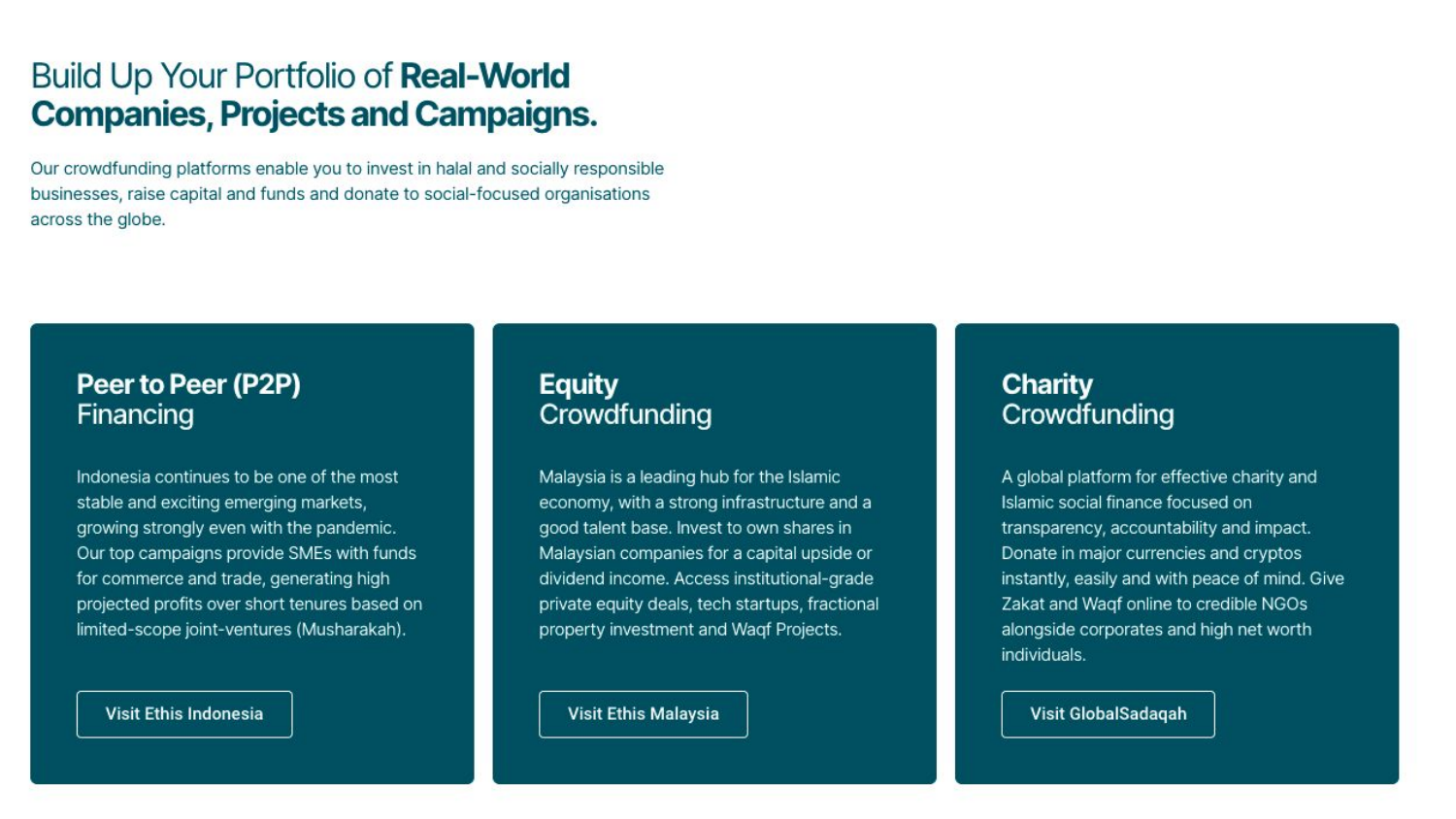### We believe that capital is entrusted to all of us to benefit humanity.

#### **Credible & Regulated**

Approved by regulators from multiple countries with investment crowdfunding licenses in Malaysia and Indonesia. Take comfort in knowing that we implement strict procedures to meet regulatory requirements.



#### Shariah-Compliant & Responsible

Our approach is in line with Environmental Social Governance (ESG) and impact investing, and converges with the United Nations Sustainable Development Goals. Ethis is a member of the Responsible Finance and Investment Foundation and a signatory to the UN Global Compact.



#### Recognised & Celebrated

We have won multiple awards and prizes for our pioneering and breakthrough efforts. We are a market maker for impactful finance platforms, leading the early growth of Islamic fintech and crowdfunding.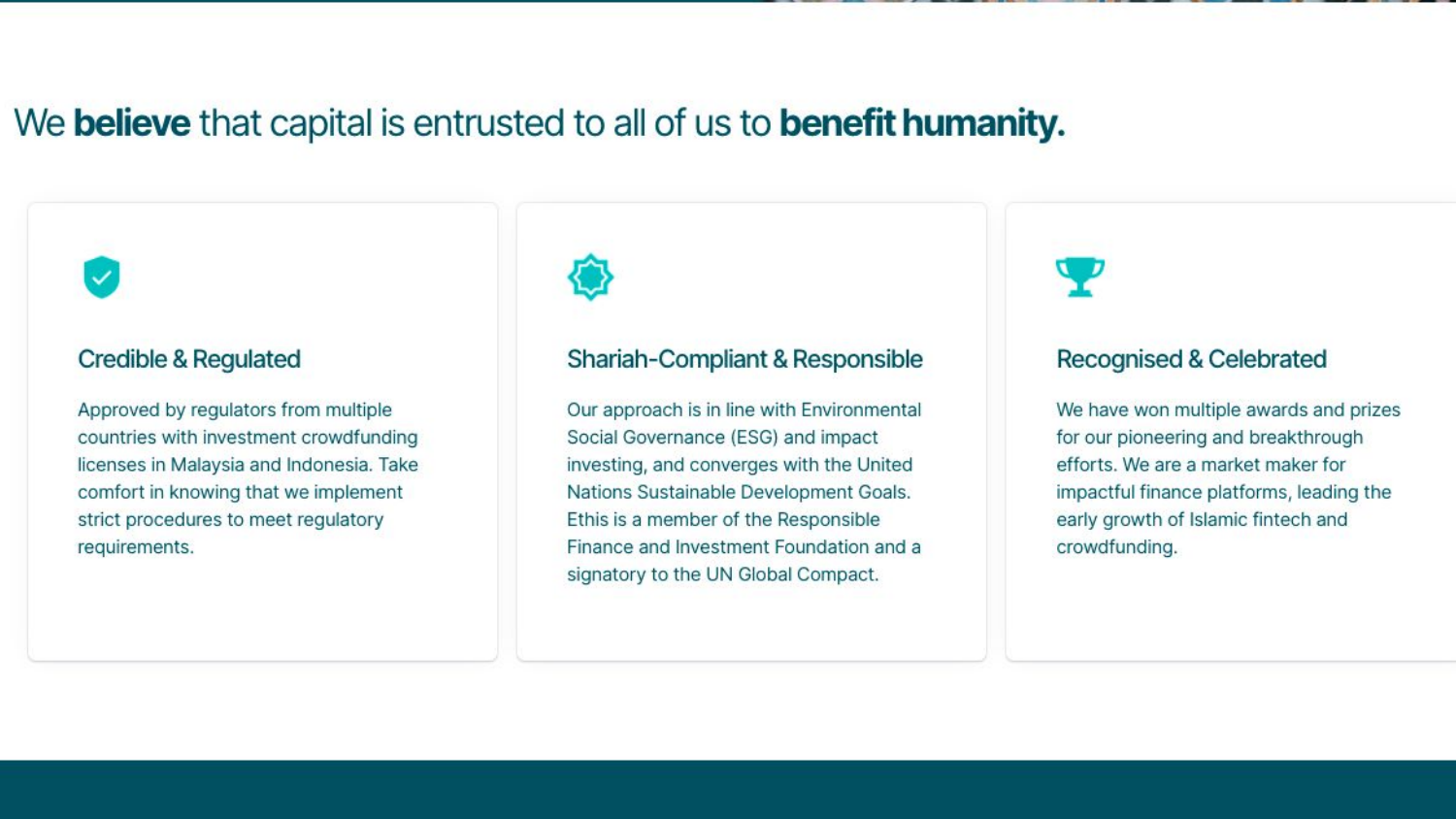



### **Diversified Retail Investor-Base**

- Increase in larger investors from other regions and good response to a wider variety of projects in Indonesia.
- Strong interest and number of transactions from Malaysia.

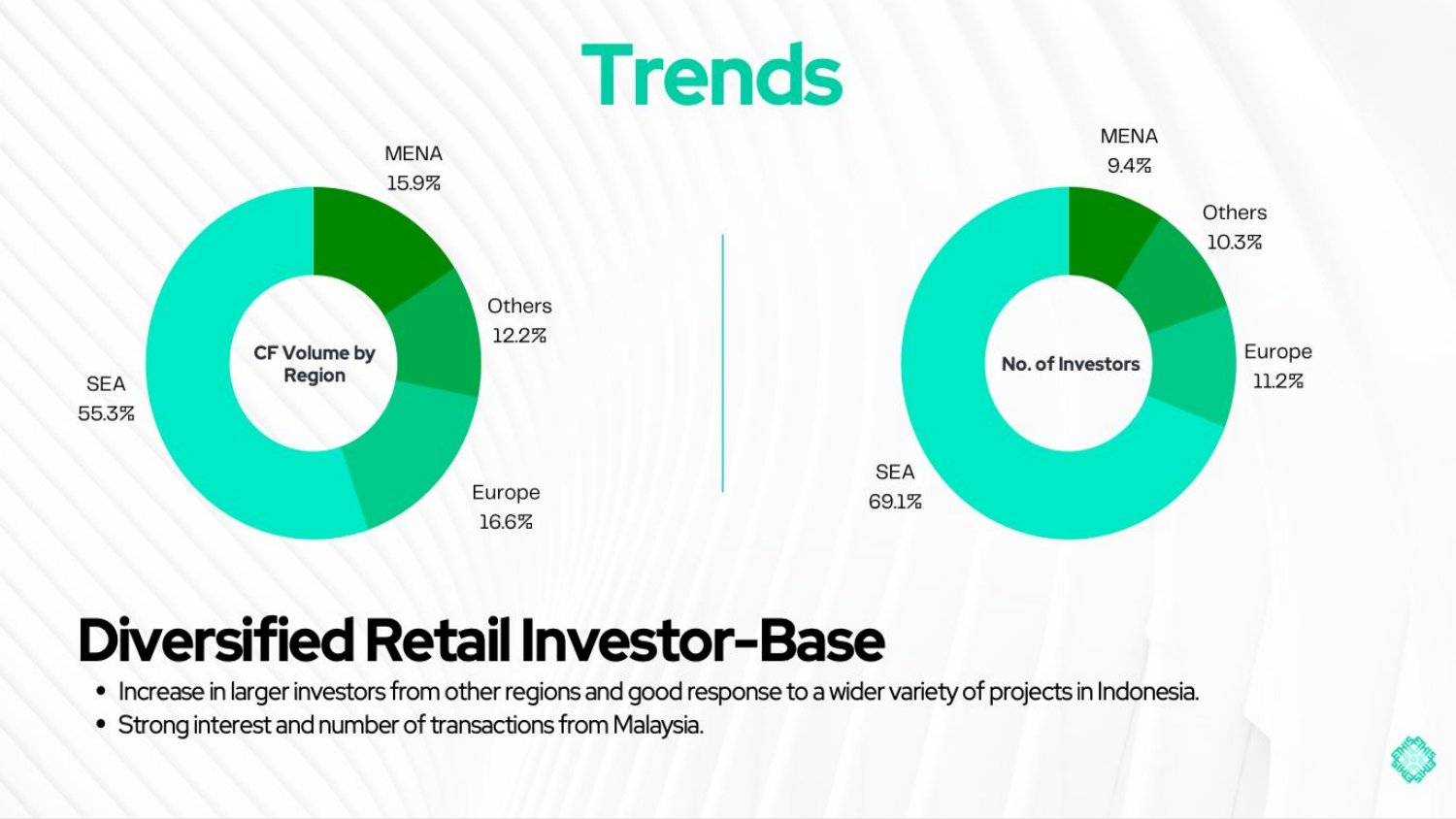#### **Popular Issuances and Campaigns**

We make it easy for you to diversify your funds into companies and projects including Short term SME-financing, Housing Development Projects, High-growth Tech Companies, Income Generating Assets and Impactful Charity.



#### Agritech

#### **Estet Sepakat (ES)**

A compelling impact story and go-tomarket via asset (mini-harvesters) lease program for farmers. Immediate launch into 4,300ha via MIGHT/Koperasi Felcra strategic partnership Investor protection reserve fund from Year 2 via cash allocation top up above net value of asset and machinery.

#### **Visit Ethis Malaysia**



#### **Ecommerce**

#### **Baloy**

Good growth and profitability since its inception. Pandemic seems to have been a tailwind and boosted them. Have gone past RM8mil profitability this year. Undergoing ambitious scaling up and regional expansion.

**Visit Ethis Malaysia** 



#### **Services**

#### **Turbo DM**

PT Turbo Daya Mekanika has received a working order to complete the repair and maintenance of a turbine and generator owned by PT Sumber Alam Sekurau, Investments start from a minimum of SG\$10,000, with a projected ROI of 7% within 4 months.

#### Visit Ethis Indonesia

### **PERTIWI Soup Kitchen**

Charity

A community outreach project to provide meals on a regular basis to the homeless and poor at various locations across Kuala Lumpur. A donation of approximately RM1,500 will provide a meal for at least 300 people.

#### Visit GlobalSadaqah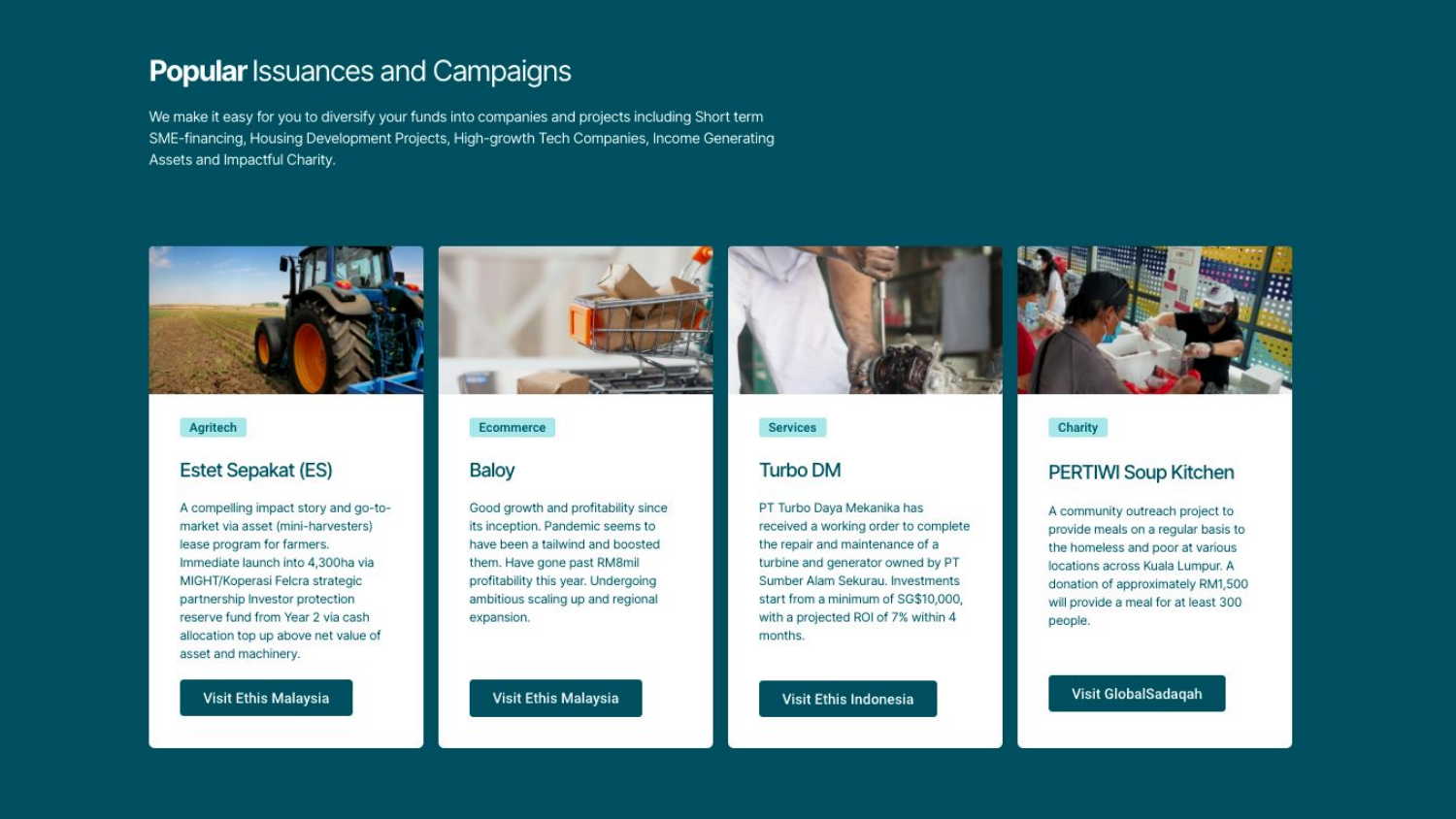

## *Seize the Opportunity*

A sustainable and impactful financial ecosystem for

humanity based on Islamic Principles.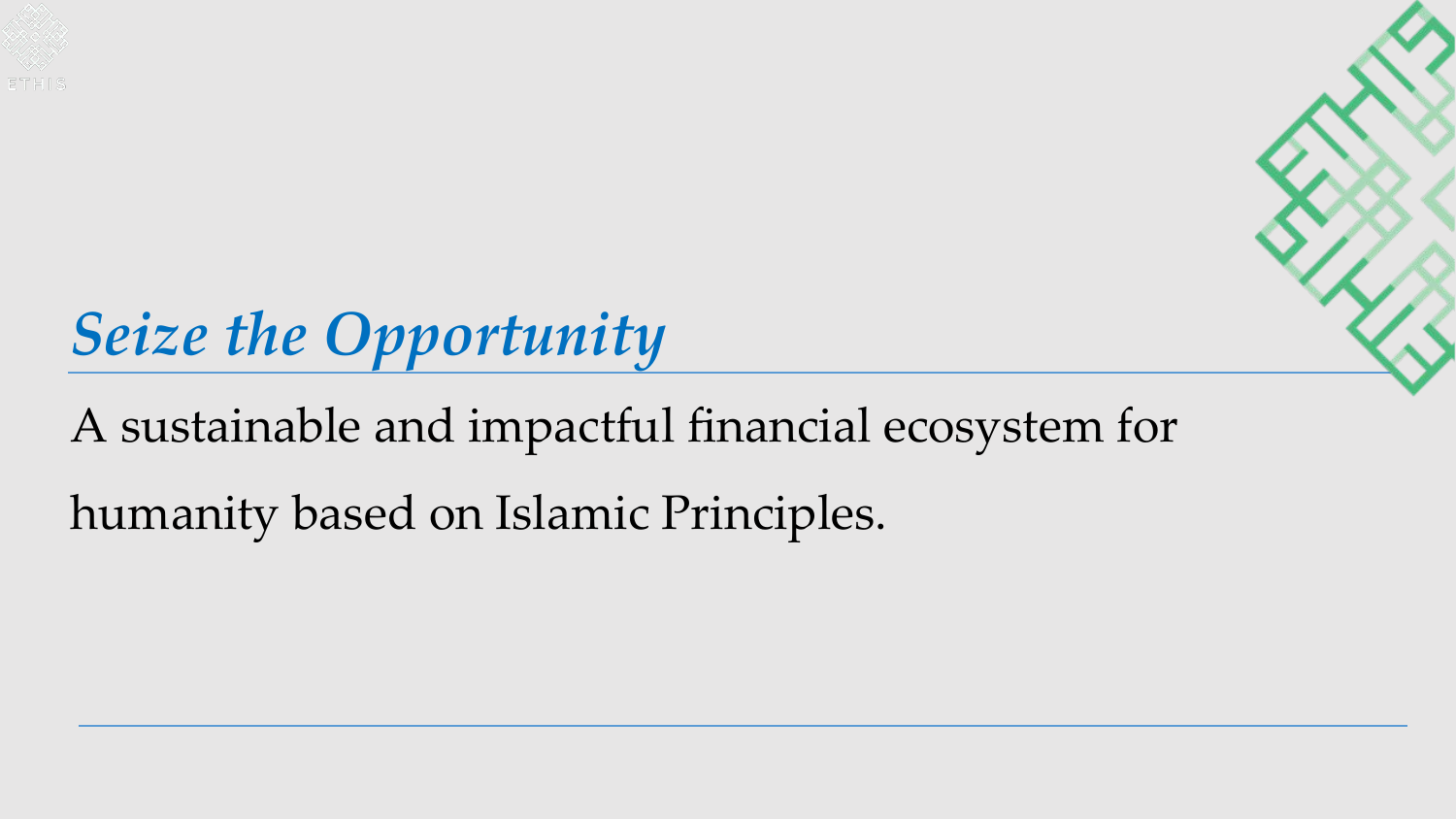

## *What's Needed?*

- 1. Visionary Leaders in startups and the ecosystem
- 2. Investments from IF institutions & Muslim Angels
- 3. Mass Education of the public via digital media
- 4. Robust and Facilitative Regulations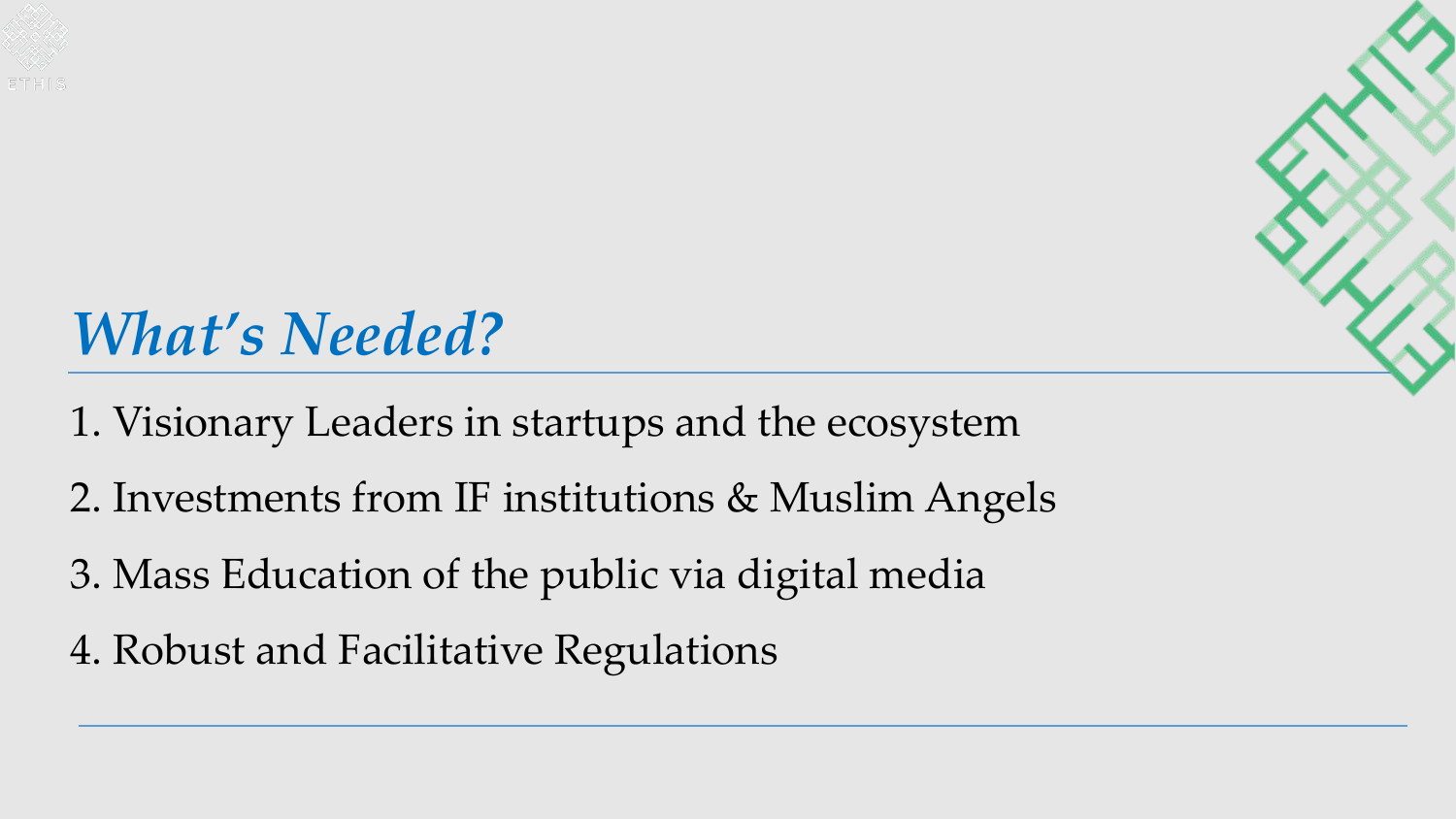

### *The Future?*

Islamic Super-apps: full-suite + deep analytics Regional Leaders emerge and consolidate

Collaboration between Islamic & conventional